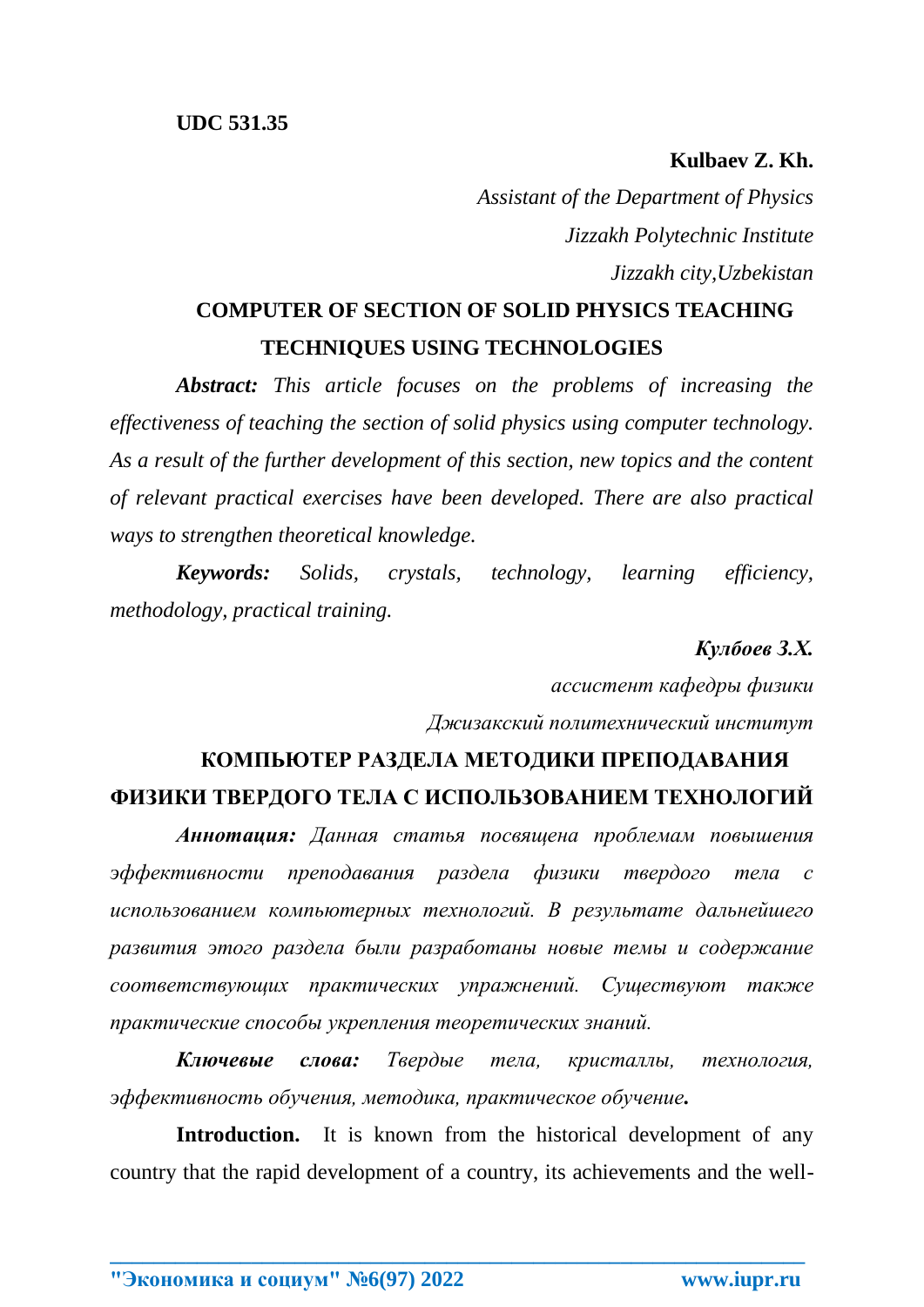being of its people depend on the level of attention paid to the education and future of young people in that country. In this sense, the issue of youth in New Uzbekistan is one of the priorities of state policy. The future and prosperity of our country depends on how our children grow up to be human beings. Our main task is to create the necessary conditions for young people to show their potential. Consistent measures are being taken in our country to raise the education system to a new level, to improve the quality of teacher training on the basis of advanced international standards and to increase the level of higher education coverage. In the address of the President to the Oliy Majlis and the people on December 29, 2020, dedicated to 2021, the teaching of physics and foreign languages in 2021 has been identified as a priority. Emphasizing that physics is a fundamental science, the head of our state said that without a deep understanding of this science, it is impossible to achieve high results in today's demanding areas [1]. This means that not only the teaching of physics, but also the training of qualified technologists is a priority. It is no coincidence that our country pays great attention to technology. It is necessary to teach future technologists (students) not only to teach science itself in the process of training in higher education institutions, but also to keep abreast of science news and use it in educating young people. The training of technologists is mainly the responsibility of higher education institutions in the field of technology. Therefore, it is important to improve the teaching of physics in the technical higher education institution, to provide it with modern textbooks, as well as to develop recommendations for the effective organization of lessons.

**Literature analysis and methodology.** One of the urgent methodological issues is the creation of a methodology for the widespread introduction of modern pedagogical and information technologies in our country to raise the quality of the organization of the educational process in the education system to world standards. It is no secret that computers, which form the basis of modern information technology, now play an important role in all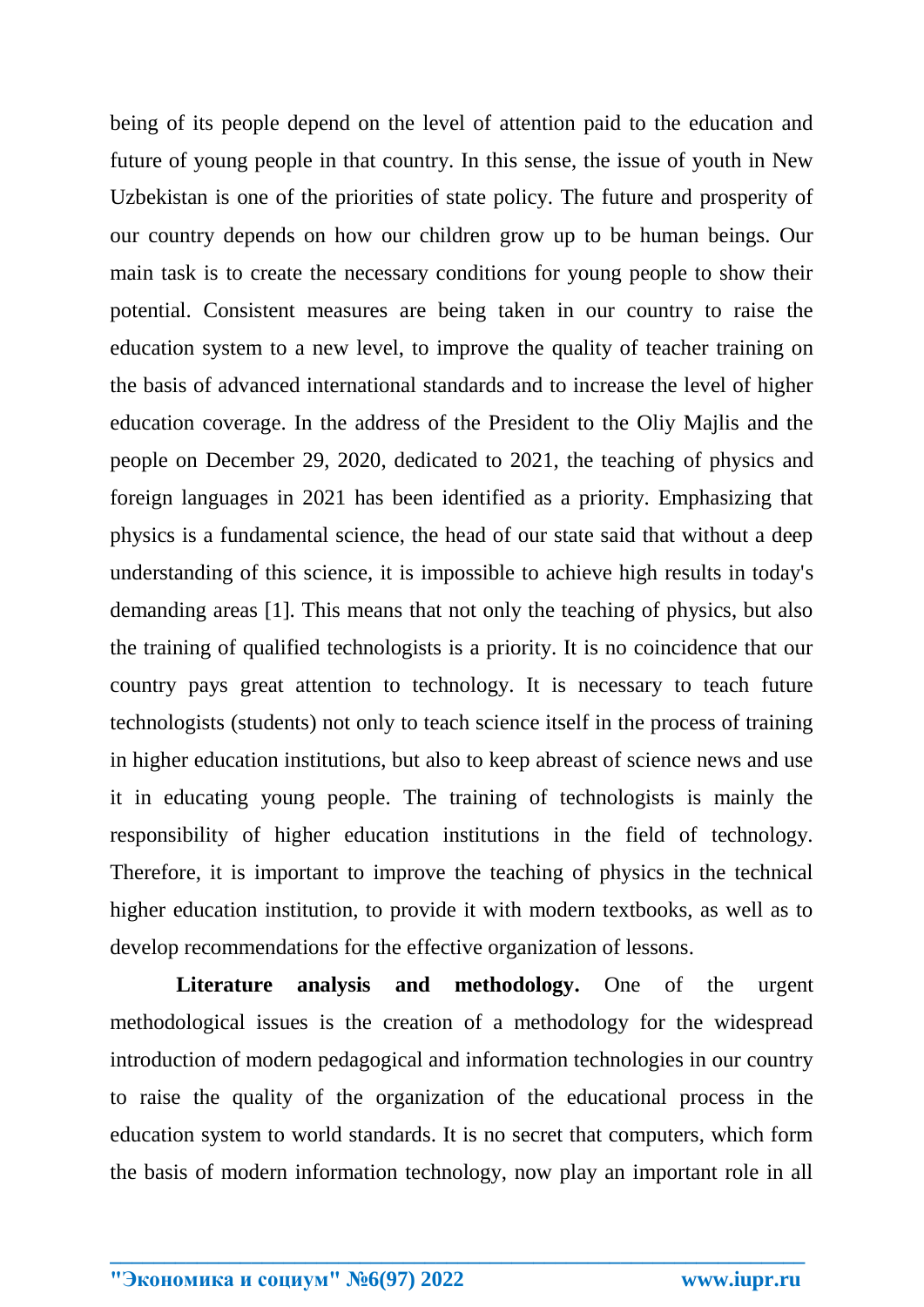spheres of society. Especially in the development of science and technology, the collection of information shows that processes such as processing and transmission can be carried out in a completely different way. The main role is played by computer equipment and other tools. In addition to speeding up the exchange of information, such an organization of work facilitates the processing and use of the search for the necessary information. It is well known that nontraditional interactive teaching methods are gaining popularity around the world. Over the last 50 years, with the development of computer technology, information technology has also reached its peak. The effective use of information technology in higher education depends on the quality of computeraided teaching materials.

**Discussion.** Modern information technologies can be used in the educational process in the following forms:

-computer programs for teaching certain subjects;

-In the organization of group and frontal work of students, it is difficult for students to understand the field, especially in the textbooks of physics in the field of solid state physics.

Solutions to solid-state physics can be supplemented with Computer Modeling and Virtual Labs. Laboratories of solid state physics online using computer technology allow students to better understand the topic.

In recent years, electronic versions of physics textbooks have been developed. Modern technology allows students to model physical processes. [2]

**Results.** When modern technology is used in physics lessons, it enables students to think creatively, to analyze the results of work, to differentiate the content of teaching and individualize knowledge, to teach students to model knowledge and independence, different learning. learns to use complex tools, to check their knowledge with the help of a computer, to identify errors and correct them.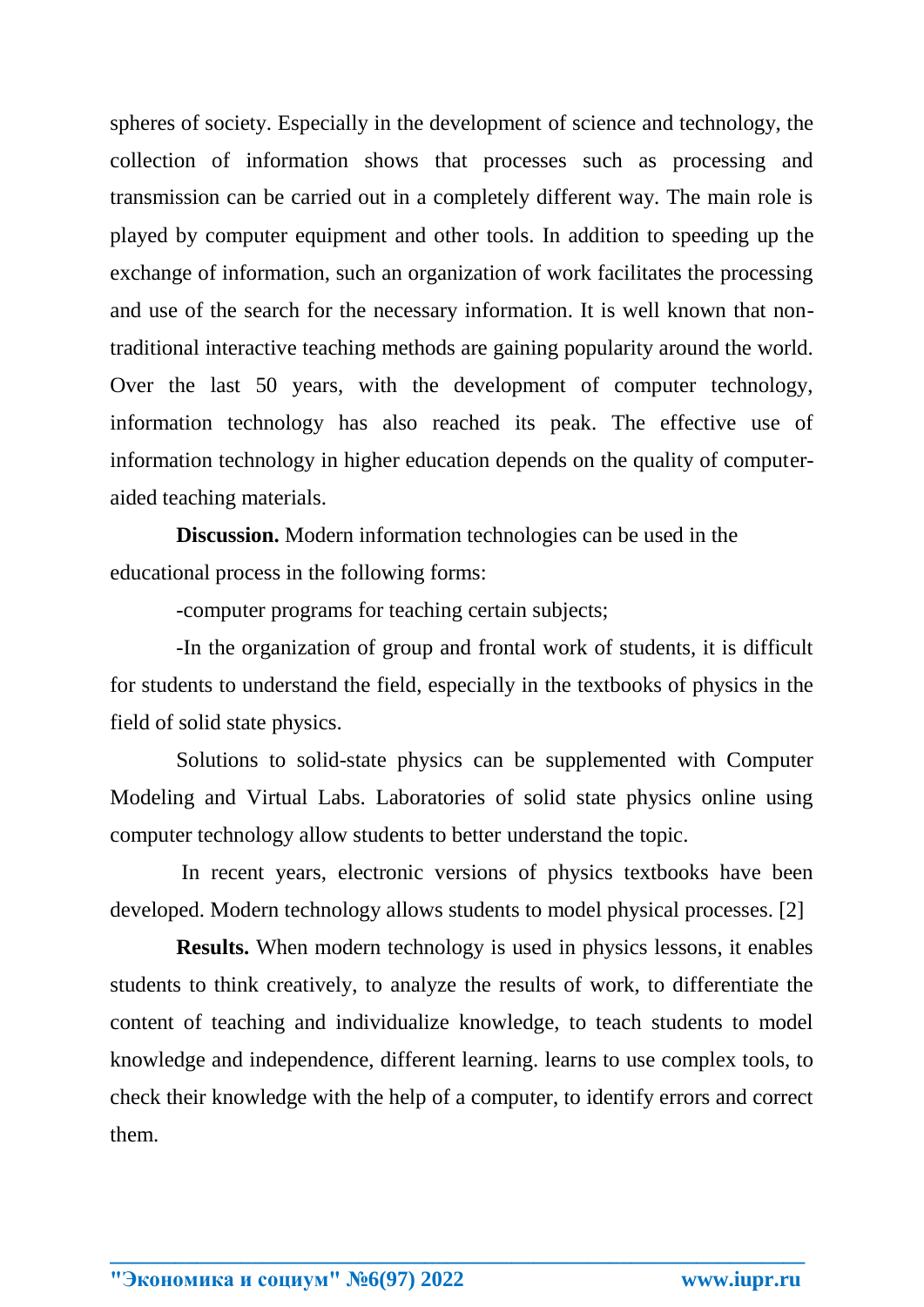**Conclusion.** If the learning process is organized using the above ideas, students will be interested in science.

It causes them to study physics in depth and they don't fall asleep in class. The Department of Solid State Physics differs from other departments in that it is interesting, complex, modern, and requires a high level of imagination to study. Adequate provision of new materials covering the current achievements of the Department of Solid State Physics will help students to understand the innovations in this field, broaden their horizons and master them independently.

## **References:**

- 1. .Qulboyev, Z., Urinov, S., & Abduraxmonov, A. (2021). Texnika yo'nalishidagi oliy o'quv yurtlarida fizikani o'qitishda ta'lim klasteri metodidan foydalanishga doir ba'zi tavsiyalar. *Science and Education*, *2*(11), 939-945.
- 2. .Qulboyev, Z., Urinov, S., & Abduraxmonov, A. (2021). Texnika yo'nalishidagi oliy o'quv yurtlarida qattiq jismlar fizikasi bo'limini o'zlashtirish samaradorligini oshirish yo'llari. *Science and Education*, *2*(10), 380-386.
- 3. .Qulboyev, Z., Urinov, S., & Abdurahmonov, A. (2021). Ways to increase the effectiveness of the study of solid state physics in technical universities. *Science and Education*, *2*(10), 380-386.
- 4. .Qulboyev, Z. (2021). Olamni o'rganishda va texnikaning rivojlanishida mexanikaning ahamiyati. Academic research in educational sciences, 2(9), 366-369.
- 5. Urinov, S., & Zohid, Q. (2020). Power Losses in Electric Machines. International Journal of Engineering and Information Systems (IJEAIS) ISSN, 87-89.
- 6. Кулбоев, З. Х. (2020). Сверхпроводящие фуллеры и их применение в биофизике. Энигма, (23), 155-159.